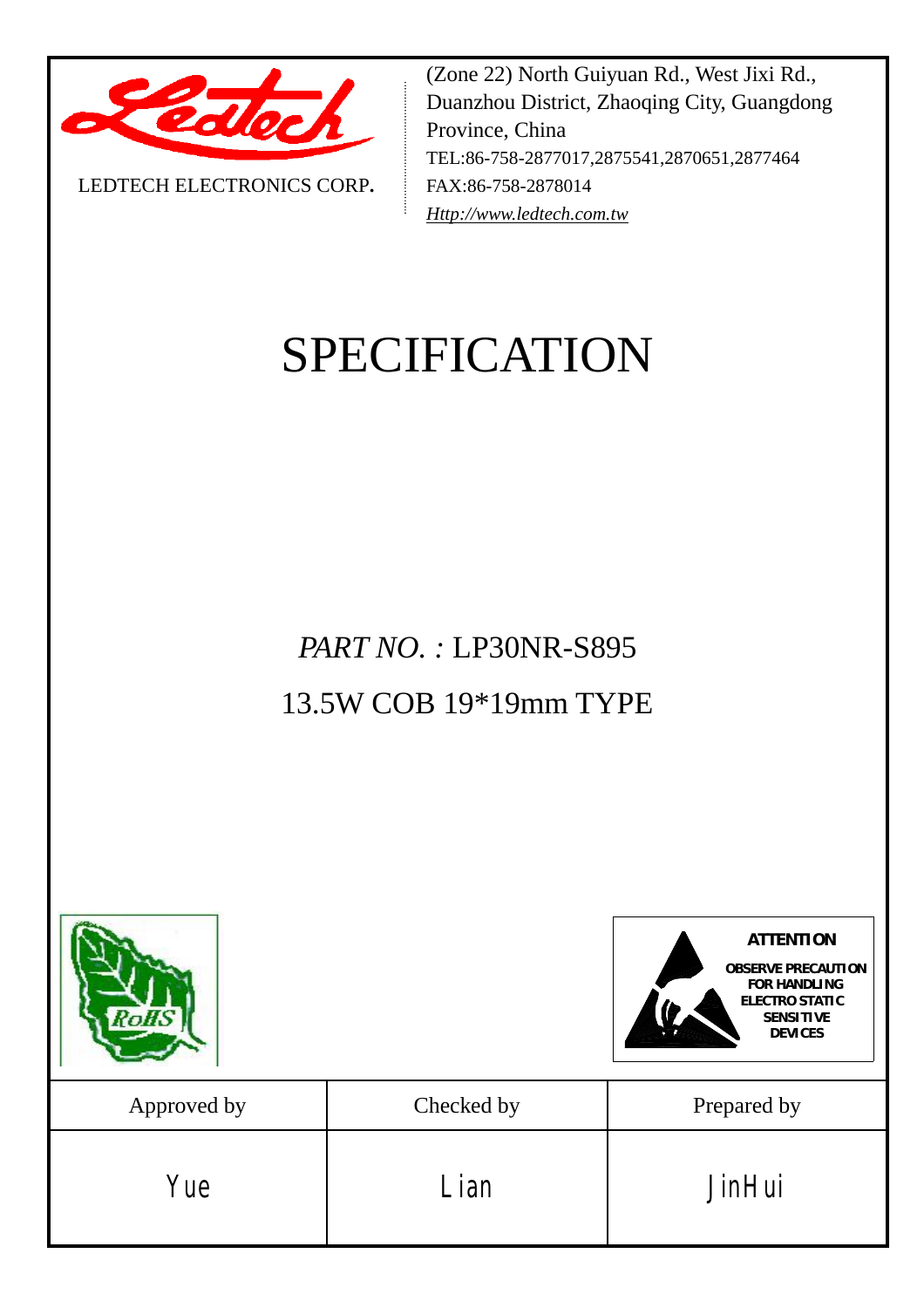

#### **Features**

- l Pb-Free soldering application
- l RoHS compliance
- l Multi-Chip package
- l High Reliability

## **Application**

- l Bay-light module
- l Indoor decorative lighting
- l Illumination
- l Automotive Application
- l Architectural Lighting
- l Indicator / Decoration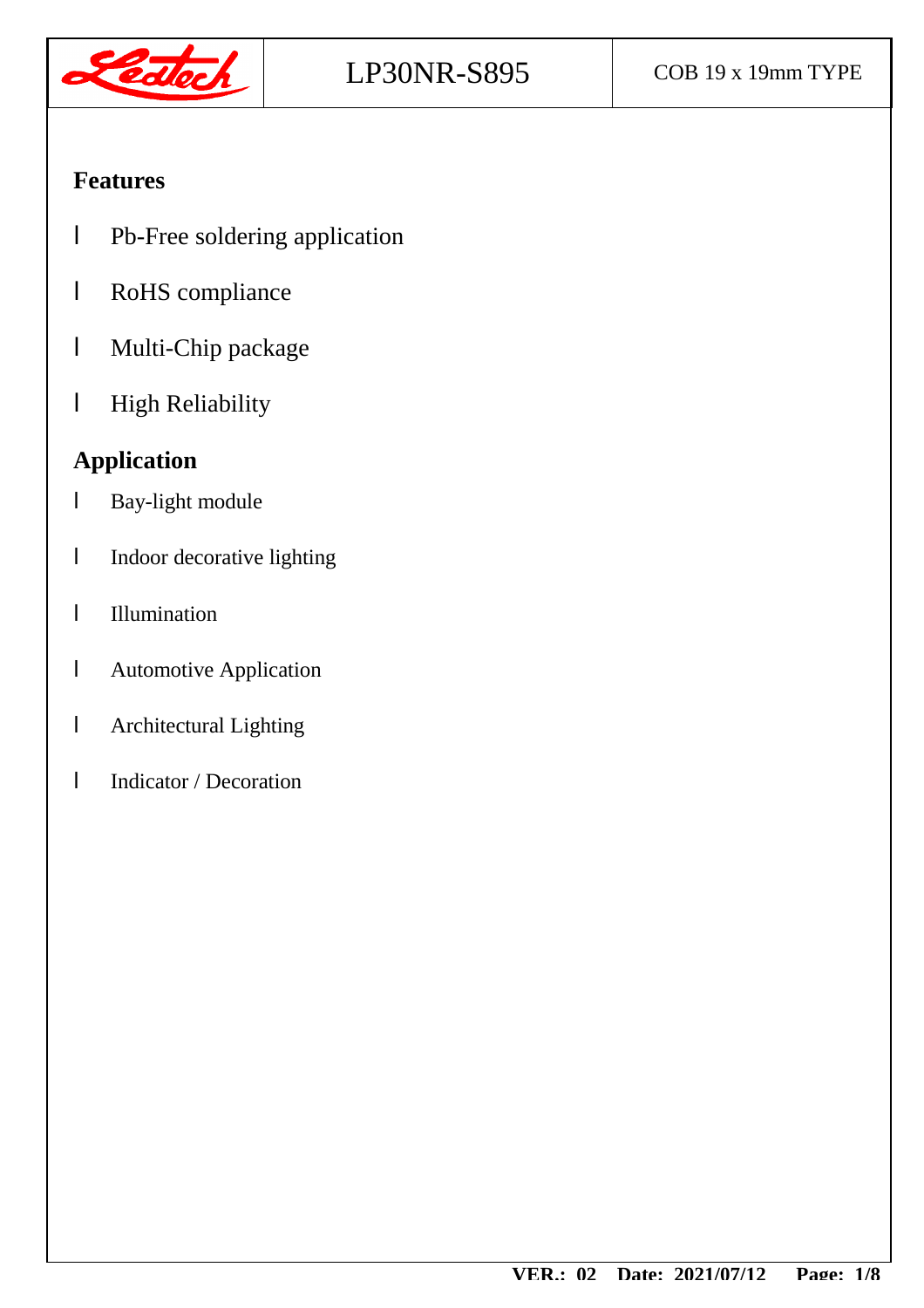

+Vcc

## **Package Dimensions**



15S / 2P

GND

#### **Notes:**

- 1. All dimensions are in mm.
- 2. Tolerance is ±0.5mm unless otherwise noted.

#### **Description**

|             | LED Chip       |                       |                        |  |
|-------------|----------------|-----------------------|------------------------|--|
| Part No.    | Material       | <b>Emitting Color</b> | Lens Color             |  |
| LP30NR-S895 | InGaN/Sapphire | <b>Neutral White</b>  | <b>Yellow Diffused</b> |  |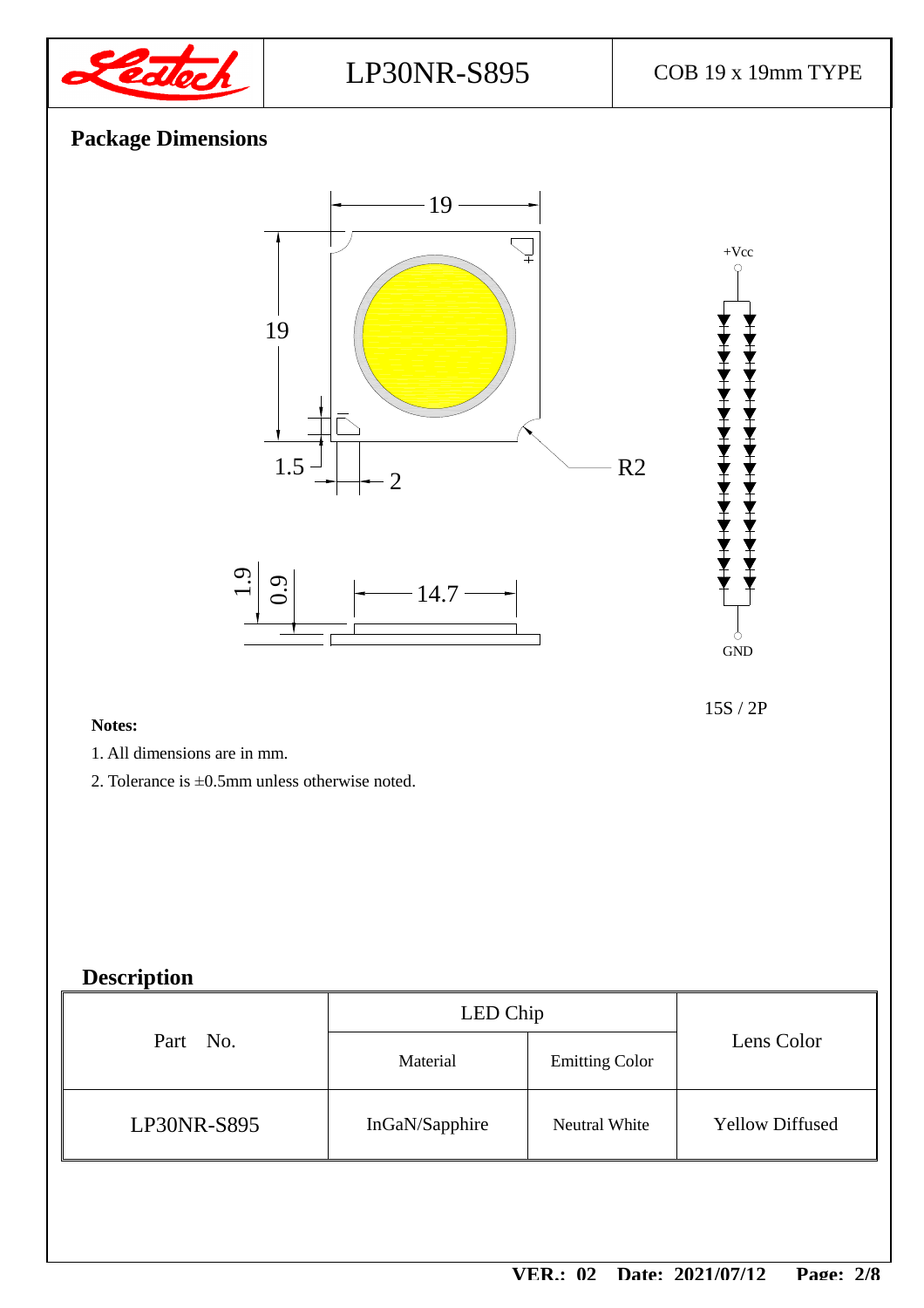

## **Absolute Maximum Ratings at Ta=25 ℃**

| Parameter                                 | Symbol                | Rating                                          | Unit |
|-------------------------------------------|-----------------------|-------------------------------------------------|------|
| Power Dissipation                         | <b>P</b> <sub>D</sub> | 13.5                                            | W    |
| D.C. Forward Current                      | If                    | 300                                             | mA   |
| <b>LED Junction Temperature</b>           | Tj                    | 150                                             |      |
| <b>Operating Temperature Range</b>        | Topr.                 | $-40$ to $+110$                                 |      |
| <b>Storage Temperature Range</b>          | Tstg.                 | $-40$ to $+120$                                 | °C   |
| <b>Solder Heat Resistance</b>             | <b>SHR</b>            | Hand Soldering: $260 \pm 5^{\circ}$ for 10 sec. |      |
| Electric Static Discharge Threshold (HBM) | <b>ESD</b>            | 1000                                            |      |

#### **Electrical and Optical Characteristics:**

|                                             |               | <b>Condition</b> | <b>Values</b> |        |                          |              |
|---------------------------------------------|---------------|------------------|---------------|--------|--------------------------|--------------|
| <b>Parameter</b>                            | <b>Symbol</b> |                  | Min.          | Typ.   | Max.                     | <b>Units</b> |
| Luminous Flux                               | $\Phi$ v      | $IF = 300mA$     | 1300          | 1400   | 1500                     | lm           |
|                                             | VF            | $IF = 300mA$     |               | 43     |                          | V            |
| Forward voltage                             |               |                  | 41            |        | 45                       |              |
| Efficiency                                  | $\eta$        | $IF = 300mA$     | 95            | 110    | $\overline{\phantom{a}}$ | lm/W         |
| <b>Correlated Color Temperature</b>         | <b>CCT</b>    | $IF = 300mA$     | 2950          |        | 3150                     |              |
| <b>CIE Chromaticity Coordinates: X Axis</b> | X             | $IF = 300mA$     |               | 0.4386 |                          |              |
| <b>CIE Chromaticity Coordinates: Y Axis</b> | Y             | $IF = 300mA$     |               | 0.4120 |                          | --           |
| <b>Reverse Current</b>                      | $I_R$         | $Vr = 48V$       |               |        | 50                       | $\mu A$      |
| Color Rendering Index                       | <b>CRI</b>    | $IF = 300mA$     |               | 95     | $- -$                    | Ra           |
| Viewing angle at 50% IV                     |               | 201/2            |               | 120    |                          | Deg.         |

Notes: 1.Tolerance of Luminous Intensity is ±15%

2.Tolerance of Forward Voltage is ±0.1V

3.Tolerance of Correlated Colour Temperature is ±5% 4. Tolerance of Color Rendering Index is  $\pm 2$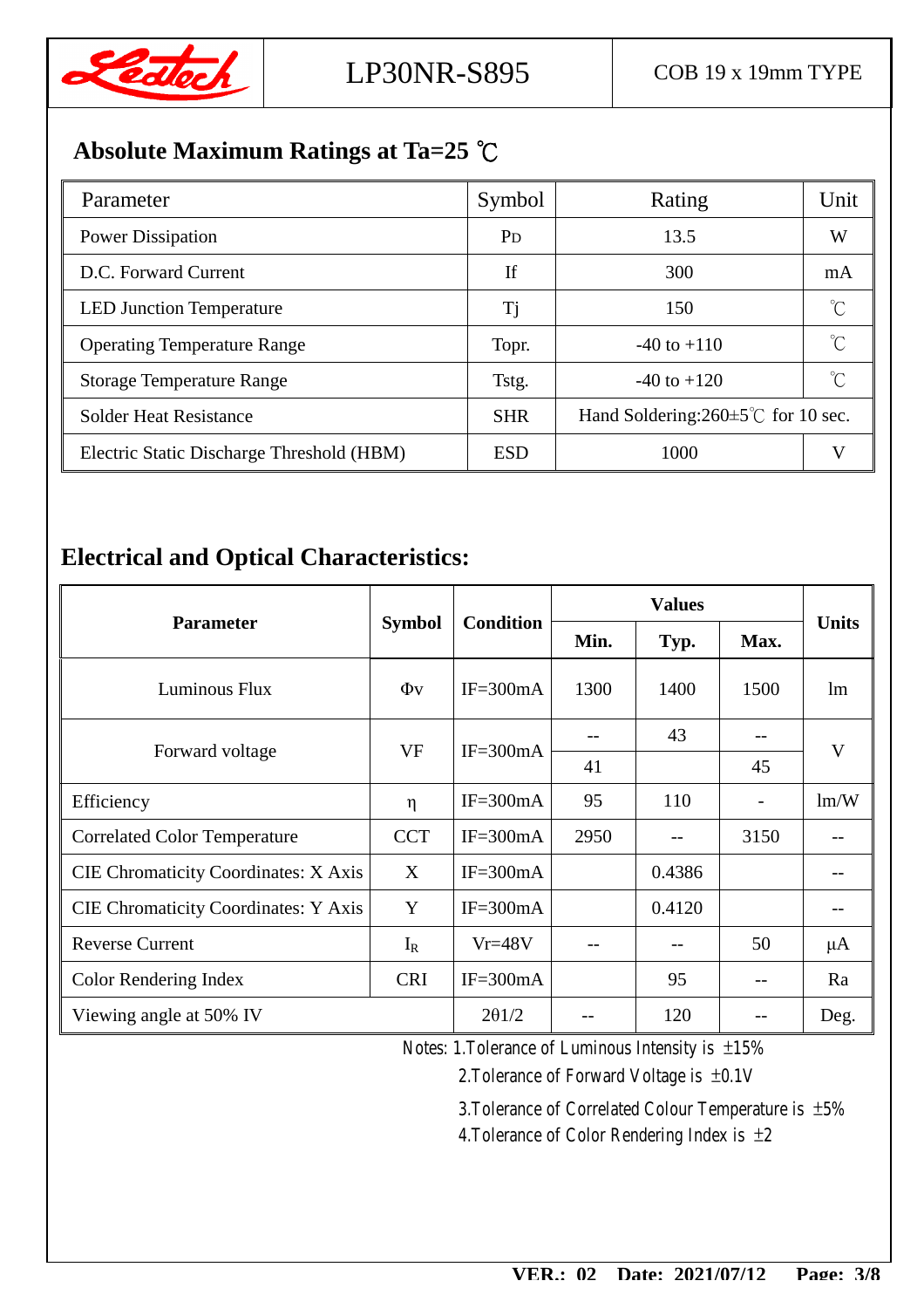

## **Chromaticity Coordinates Specifications for Bin Grading:**

| <b>BIN</b> | <b>RANK</b> |        |        |        |        |  |
|------------|-------------|--------|--------|--------|--------|--|
| $7B-2$     | X           | 0.4281 | 0.4359 | 0.443  | 0.4342 |  |
|            | v           | 0.4006 | 0.4187 | 0.4212 | 0.4028 |  |
| $7C-1$     | X           | 0.4342 | 0.443  | 0.4496 | 0.4403 |  |
|            | v           | 0.4028 | 0.4212 | 0.4236 | 0.4049 |  |

Note: X.Y Tolerance each Bin limit is ±0.01.

## **Chromaticity Coordinates & Bin grading diagram:**

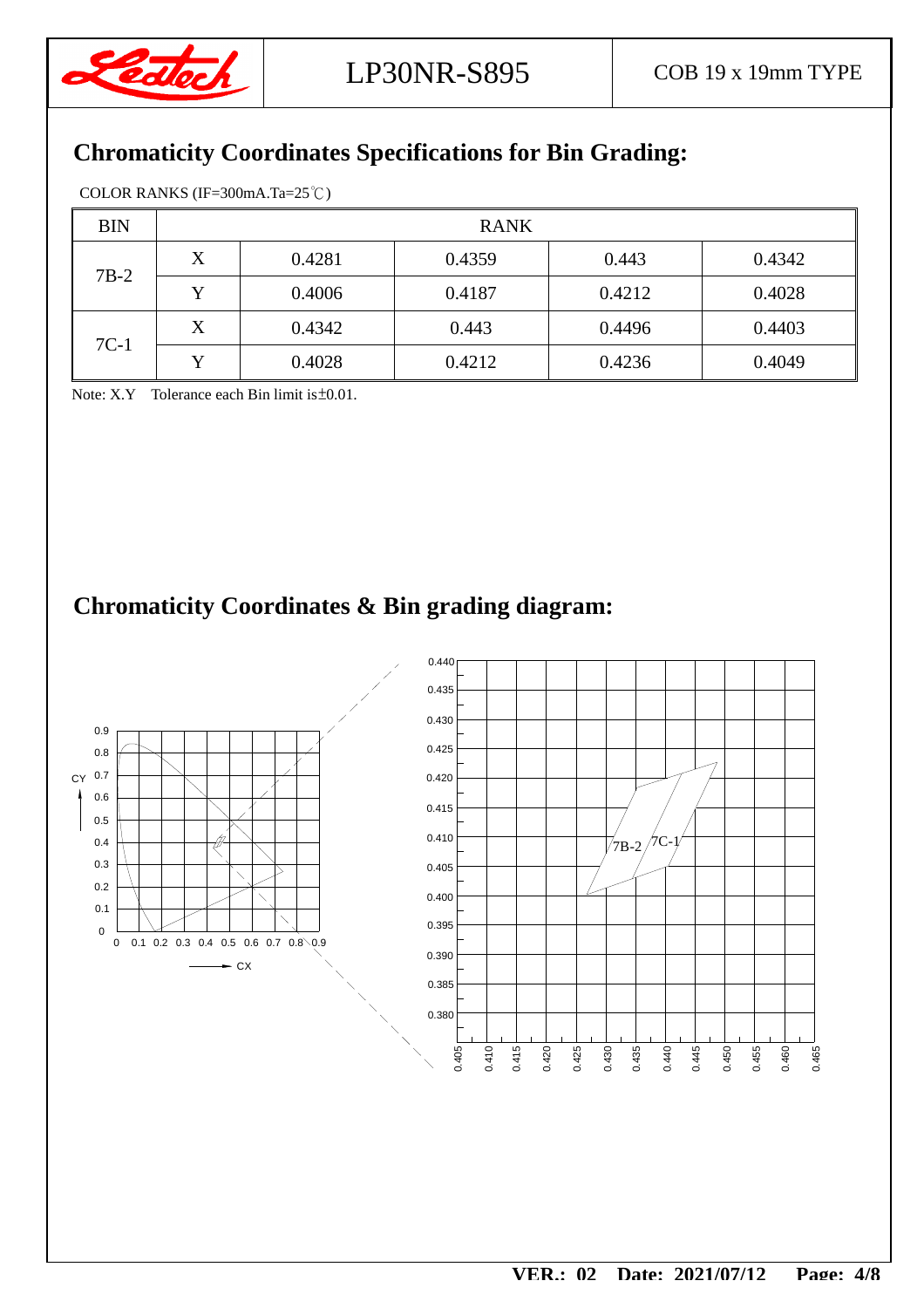



0.7

0.8

1.0 0.9

 $0.5$  0.3 0.1

 $0.3$ 

Ambient Temperature VS. Forward Current Radiation Diagram

Temperature  $(\degree \mathbb{C})$ 0 25 50 75 100 125

For war d

R ∂J-A = 60℃/W<br>R∂J-A = 50℃/W<br>R∂J-A = 40℃/W  $R$  $A = 30^{\circ}$  $C/W$ 

 $0.2 \quad 0.4 \quad 0.6$ 

80° 90°

60° 70°

50°

40°

30°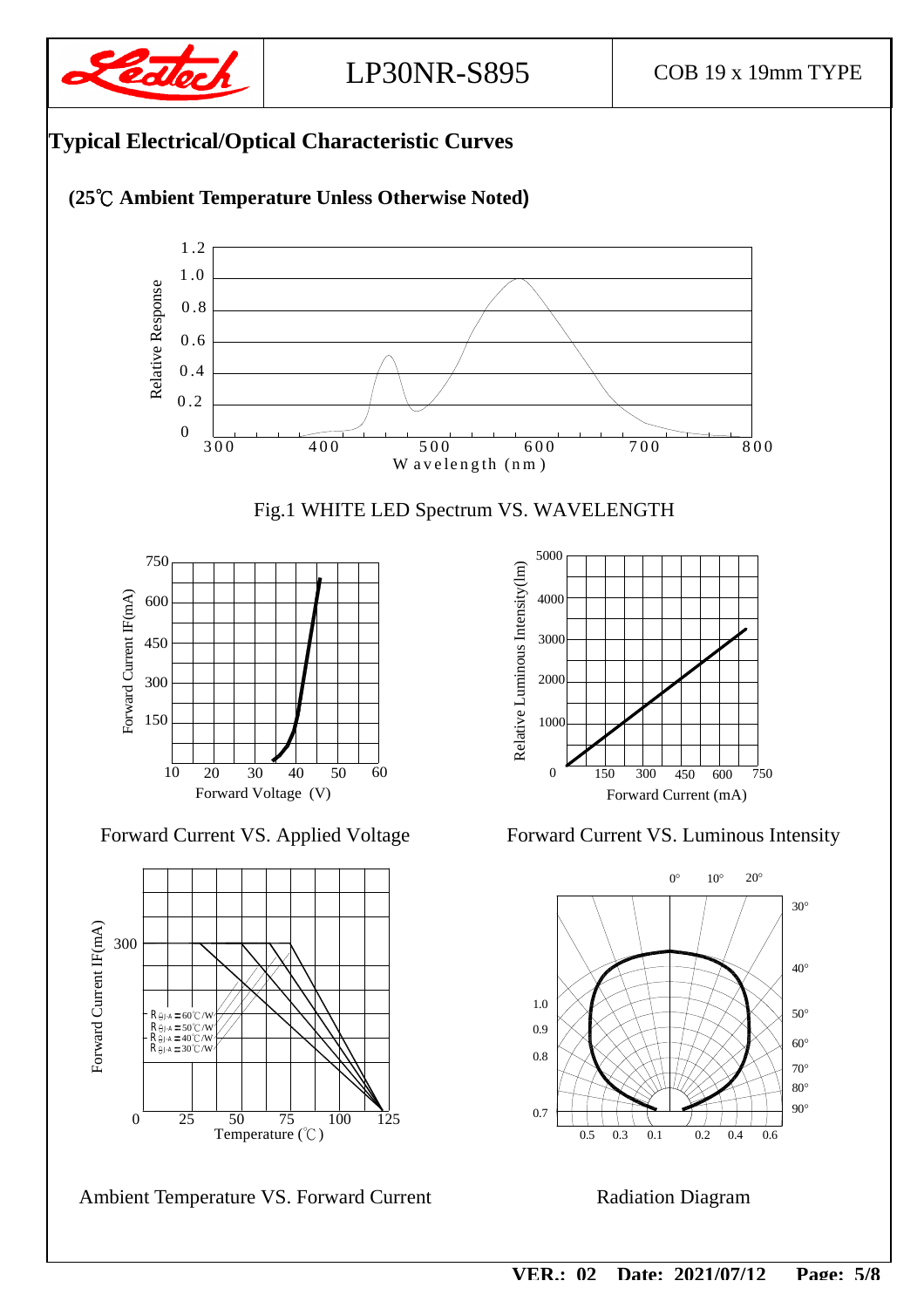

#### **Sulfur-sensitive**

- l **There is silver-plated metal part on the inner/outer side of the outer package.** 
	- **If exposed to the condition with corrosive gas, the silver plating surface may go bad, which will affect soldering strength and optical properties. Therefore, after opening it must be kept in a sealed container, etc.**
- l **Materials contain sulfur component (gasket, adhesive, etc.) may have bad effects on the surface of the coating, so please do not use such materials in the product.**
- l **In cardboard boxes and rubber, even in the atmosphere may contain minute amount of corrosive gases; In addition, the resin material may also contain halogen which has a bad effect on the surface of the coating.**
- l **Even if the soldering installation and product assembly finished, by the effect of corrosive gas generated by relative materials of LED and external injected, the coating surface may go bad, so it is necessary to design the product taking into account the above factors.**
- l **If requires, it is best to use a silicone washer, but be aware that low molecular silicone may cause the product poor contact.**
- l**Keep the product in location where has less temperature change, because moisture condensation would be generated under a condition of strong temperature change.**

#### **DISCLAIMER**

- **1. Our department reserves the right(s) on the adjustment of product material mix for the specification.**
- **2.The product meets our department published specification for a period of twelve (12) months from date of shipment.**
- **3.The graphs shown in this datasheet are representing typical data only and do not show guaranteed values.**
- **4.When using this product, please observe the absolute maximum ratings and the instructions for using outlined in these specification sheets. Our department assumes no responsibility for any damage resulting from the use of the product which does not comply with the absolute maximum ratings and the instructions included in these specification sheets.**
- **5.These specification sheets include materials protected under copyright of our department. Reproduction in any form is prohibited without obtaining our department's prior consent.**
- **6.This product is not intended to be used for military, aircraft, automotive, medical, life sustaining or life saving applications or any other application which can result in human injury or death. Please contact authorized our department sales agent for special application request.**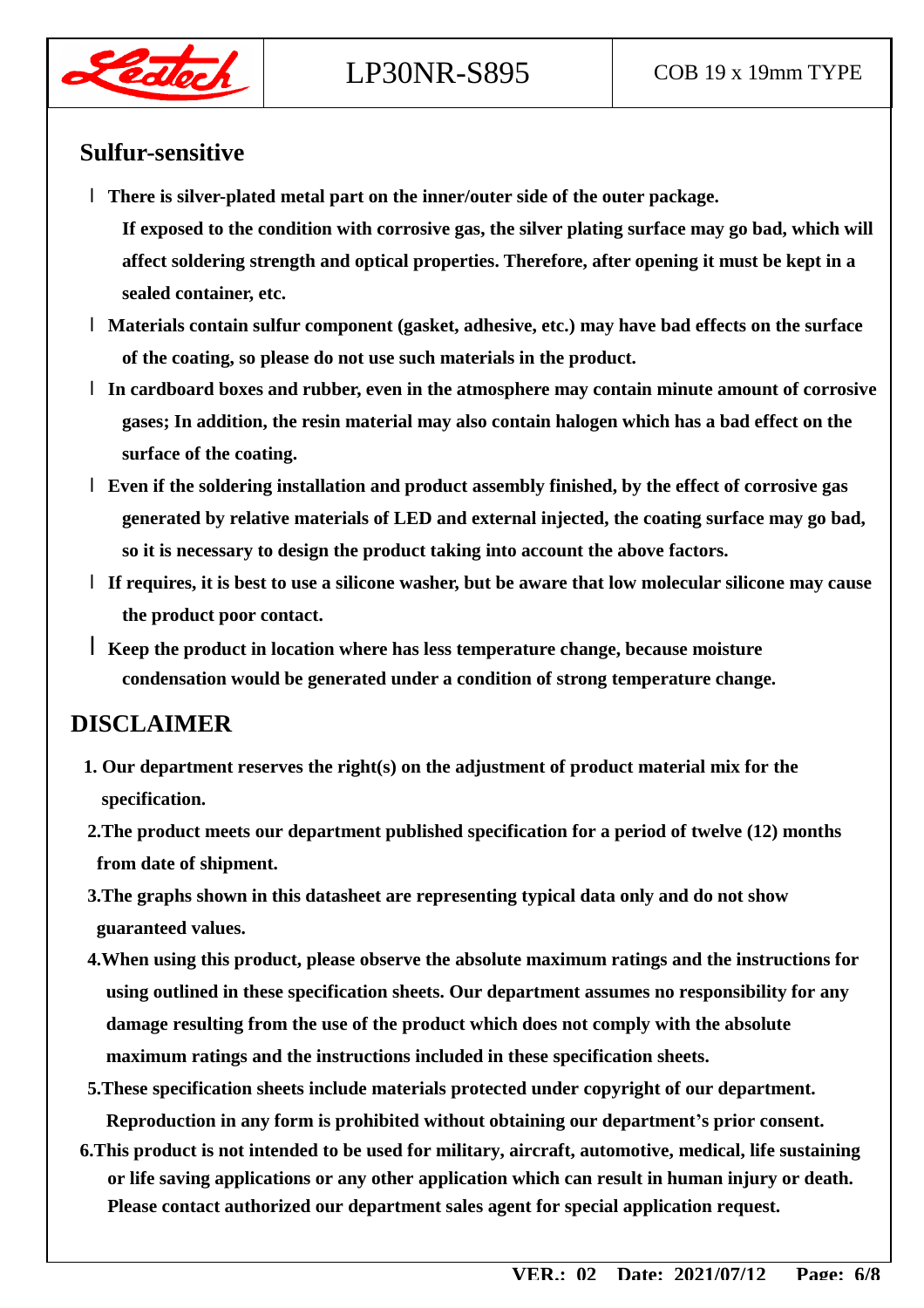

## **Handling Indications**

**During processing, mechanical stress on the surface should be minimized as much as possible. Sharp objects of all types should not be used to pierce the sealing compound** 



#### **Figure 1**

**In general, LEDs should only be handled from the side. By the way, this also applies to LEDs without a silicone sealant, since the surface can also become scratched.** 



#### **Figure 2**

**When populating boards in SMT production, there are basically no restrictions regarding the form of the pick and place nozzle, except that mechanical pressure on the surface of the resin must be prevented. This is assured by choosing a pick and place nozzle which is larger than the LED's reflector area.**